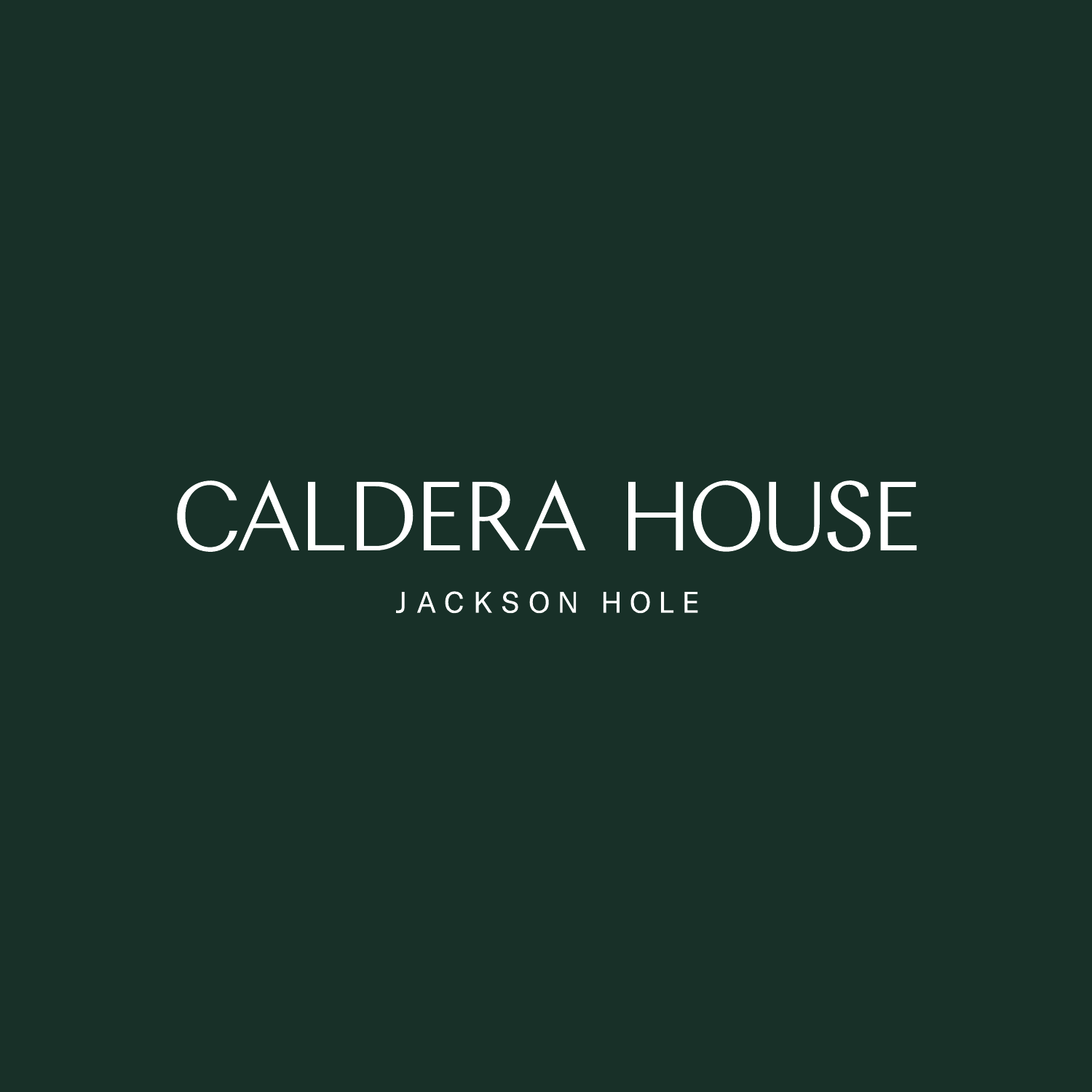

## BECOME A MEMBER

Steps away from the iconic Jackson Hole Mountain Resort Tram, Caldera House is redefining ski-in, ski-out convenience in the heart of Teton Village. Our goal is to bring together a community of like-minded individuals who chase the mountain lifestyle, fresh tracks, and a good après scene. Members at Caldera House enjoy valet parking, private locker, ski valet and access to a private club lounge, spa, and fitness studio. Membership also provides access to a knowledgeable concierge staff, preferred reservations to Old Yellowstone Garage, and convenience to state-of-the-art ski tuning and demos at Mudroom Sports Shop.

START YOUR APPLICATION

meganmcclintock@calderahouse.com

307.200.4220

P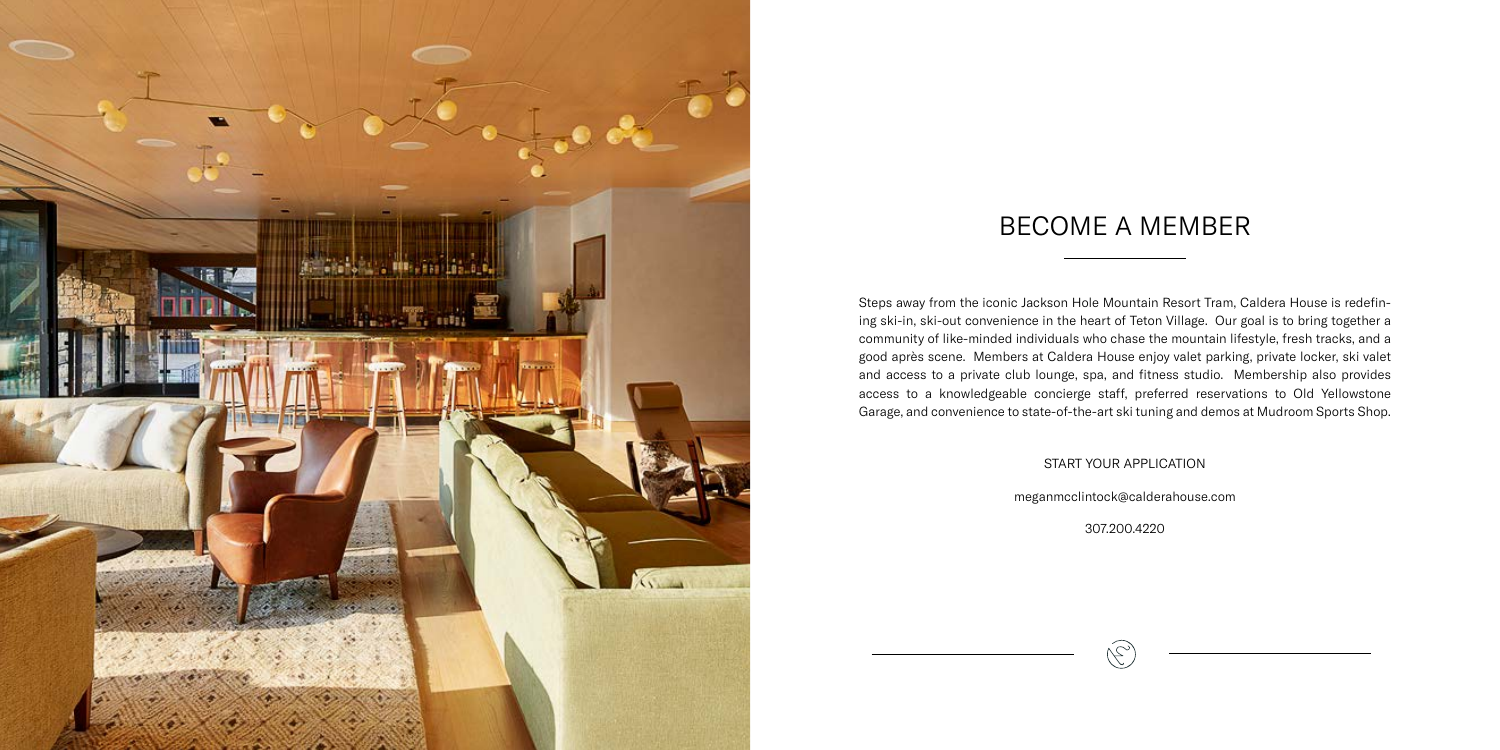## VALET PARKING

Finding parking in Teton Village can be a hassle. With limited underground parking and our car valet staff, you won't have to worry about it.

### PERSONAL LOCKER

Full Members receive single lockers and Premier Members recieve double lockers. Both are complete with boot dryers, glove dryers, interior lighting and charging station.



## MEMBER PERKS

## SKI STORAGE

With year-round ski storage and an attentive ski valet team, getting on the mountain will be easier than ever.

## CONCIERGE

Our knowledgeable concierge staff values experiential travel and will provide you with a personalized Jackson Hole experience.

### FAMILY-FRIENDLY

Complete with a kids room, Caldera House caters to families and encourages members to bring their children to enjoy the space.



### MEMBER'S LOUNGE

Join us for complimentary breakfast every morning and enjoy the heated deck for an exclusive après scene.

### SLOPESIDE LOCATION

Neighboring the iconic JHMR tram, Caldera House is in the ideal location to be the first in line every morning.

### FITNESS + SPA

Membership includes access to our state-of-theart gym, yoga room, treatment room, whirlpool, and sauna.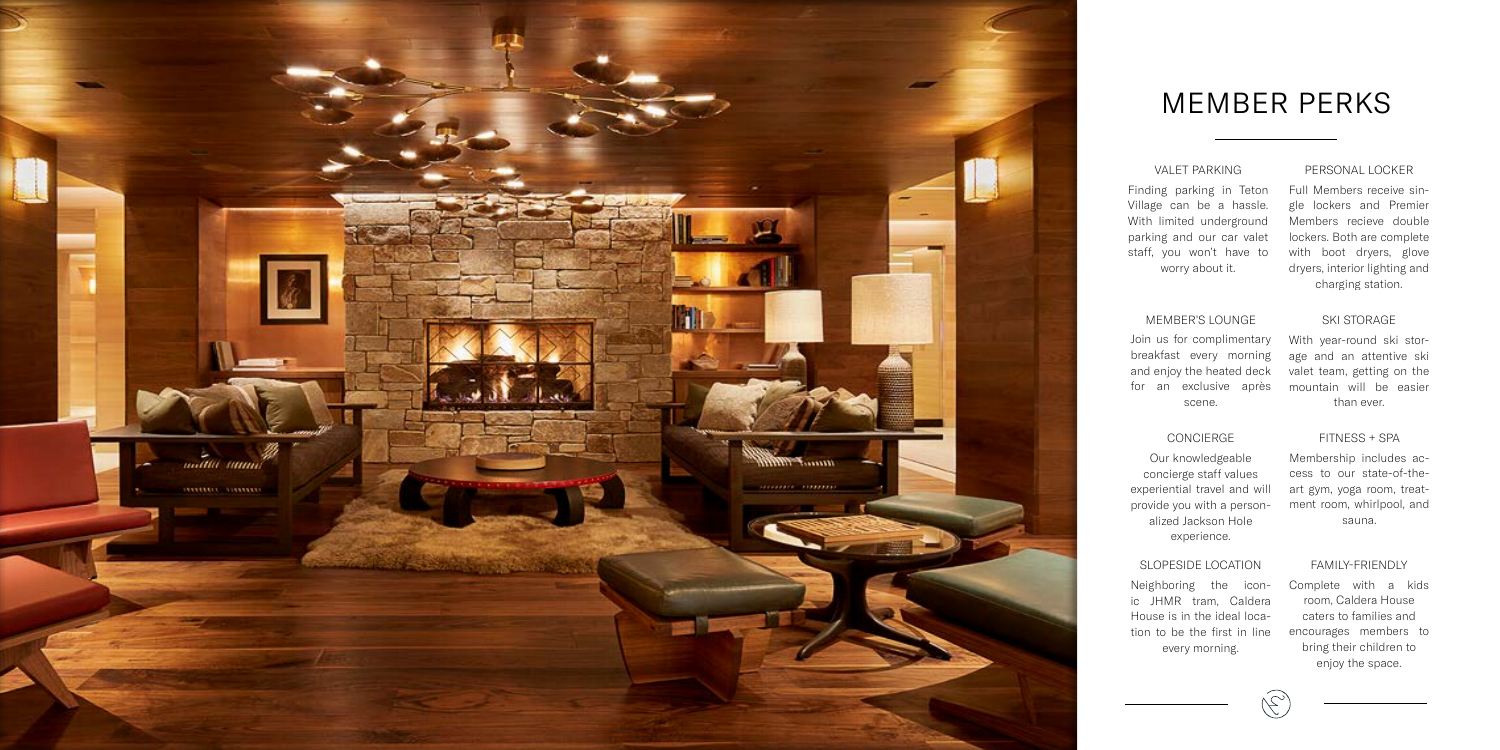## JOIN A COMMUNITY

Caldera's Alpine Club is made up of a community of members that share a passion for the outdoors, skiing, and Jackson Hole. The House hosts an array of social activities including member ski outtings, après parties and summer hiking days.

 $\widehat{\mathscr{C}}$ 

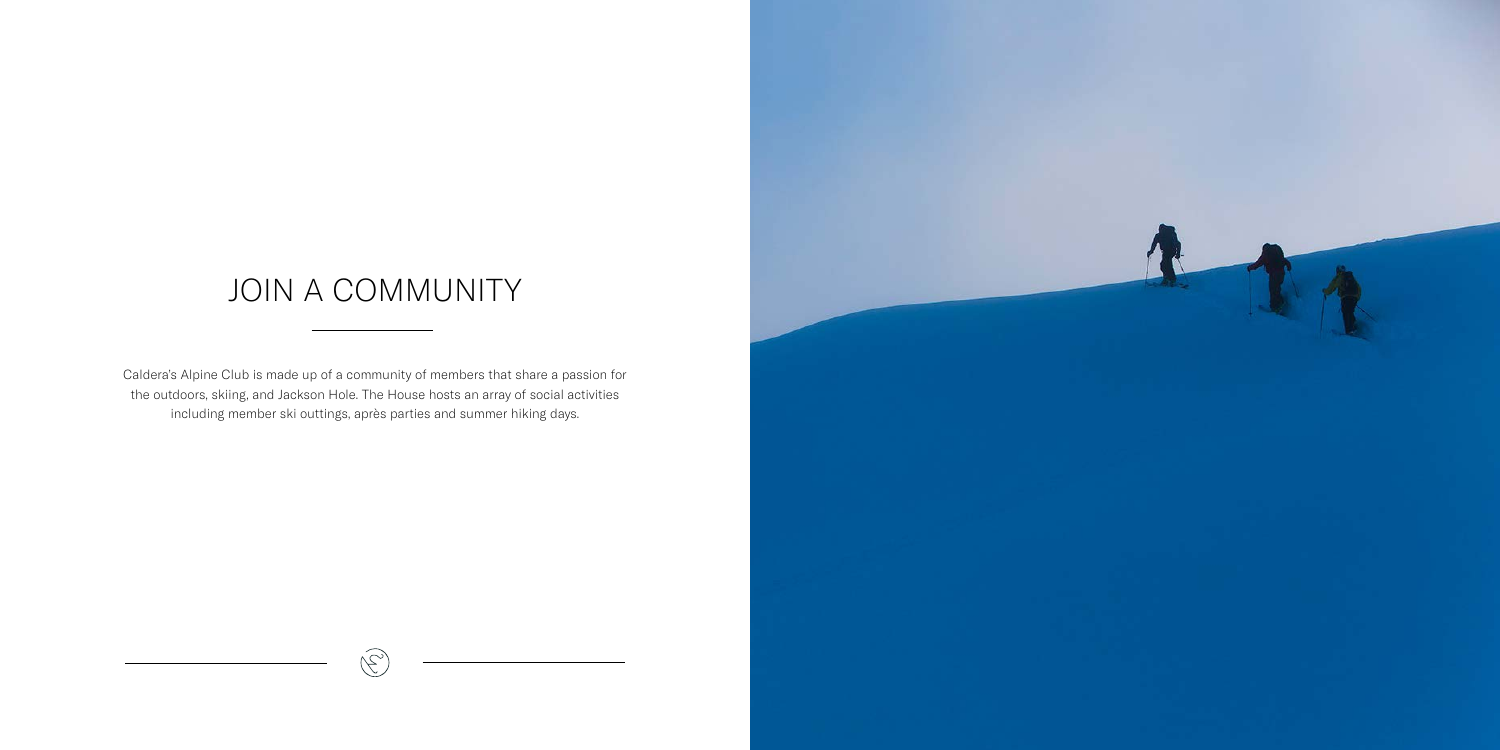## **SERVICES**

Valet Parking Ski Valet Concierge Transportation Services Daily Breakfast Snack & Coffee Bar Social Calendar

## **FACILITIES**

Private Members Lounge Locker Room Ski Storage Kids Room Sauna Fitness Room + Yoga Studio Heated Infinity Plunge Treatment Room Old Yellowstone Garage Restaurant Southcable Café Mudroom Sport Shop

 $\widehat{\mathscr{C}}$ 

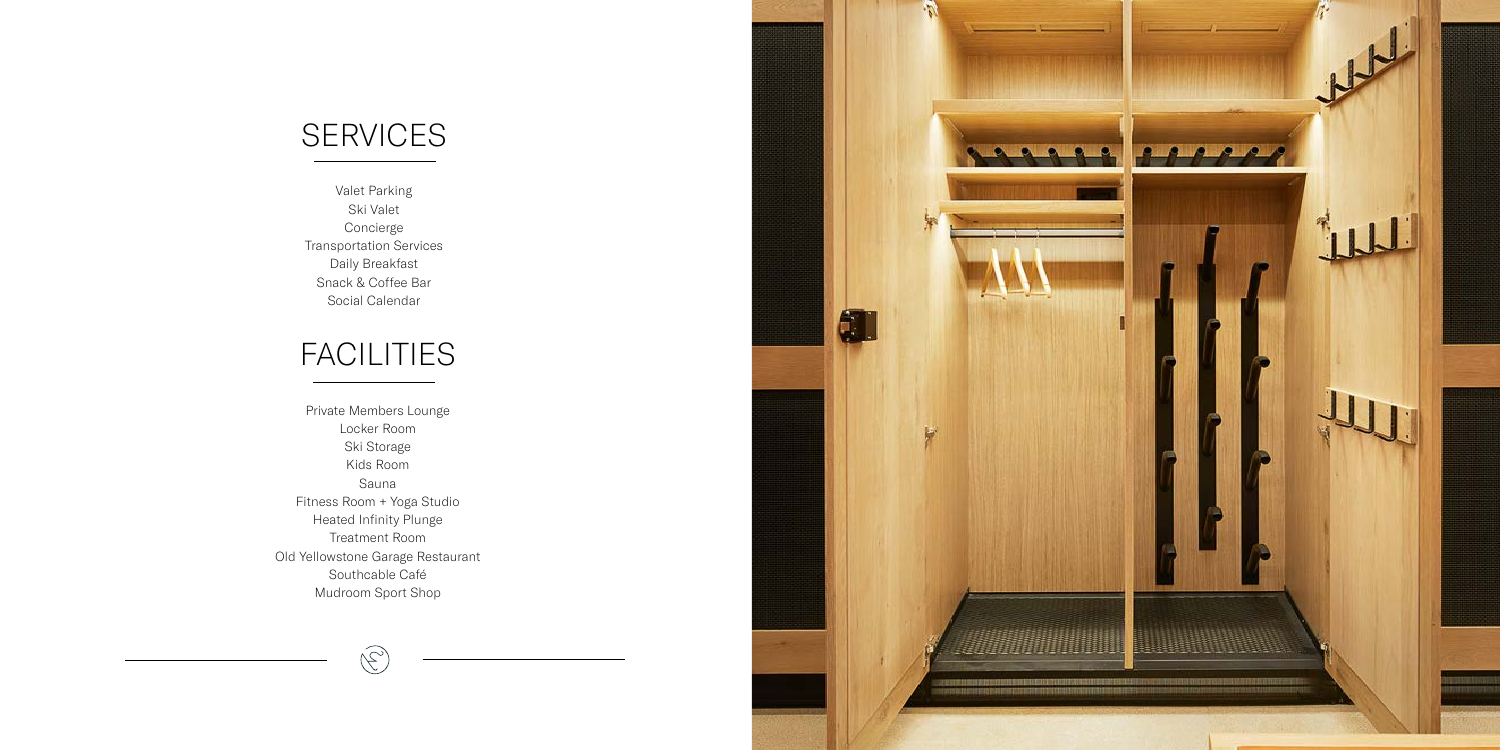FEE POLICY Fees are returned after 30 years. Resignation of membership prior to 30 years is subject to terms and conditions listed in the membership handbook.

## FOOD & BEVERAGE

Members can enjoy a complimentary breakfast buffet served throughout ski season, as well as cash-free service at Old Yellowstone Garage, Southcable Cafe, and the private Member's Lounge. Caldera House has no minimum F&B requirements.

## FAMILY PRIVILEGES

Each membership offers access to the primary member, their spouse or, and children under the age of 25.

GUEST PRIVILEGES Membership includes an annual allowance of day guests and house guests.





## MEMBERSHIP DETAILS